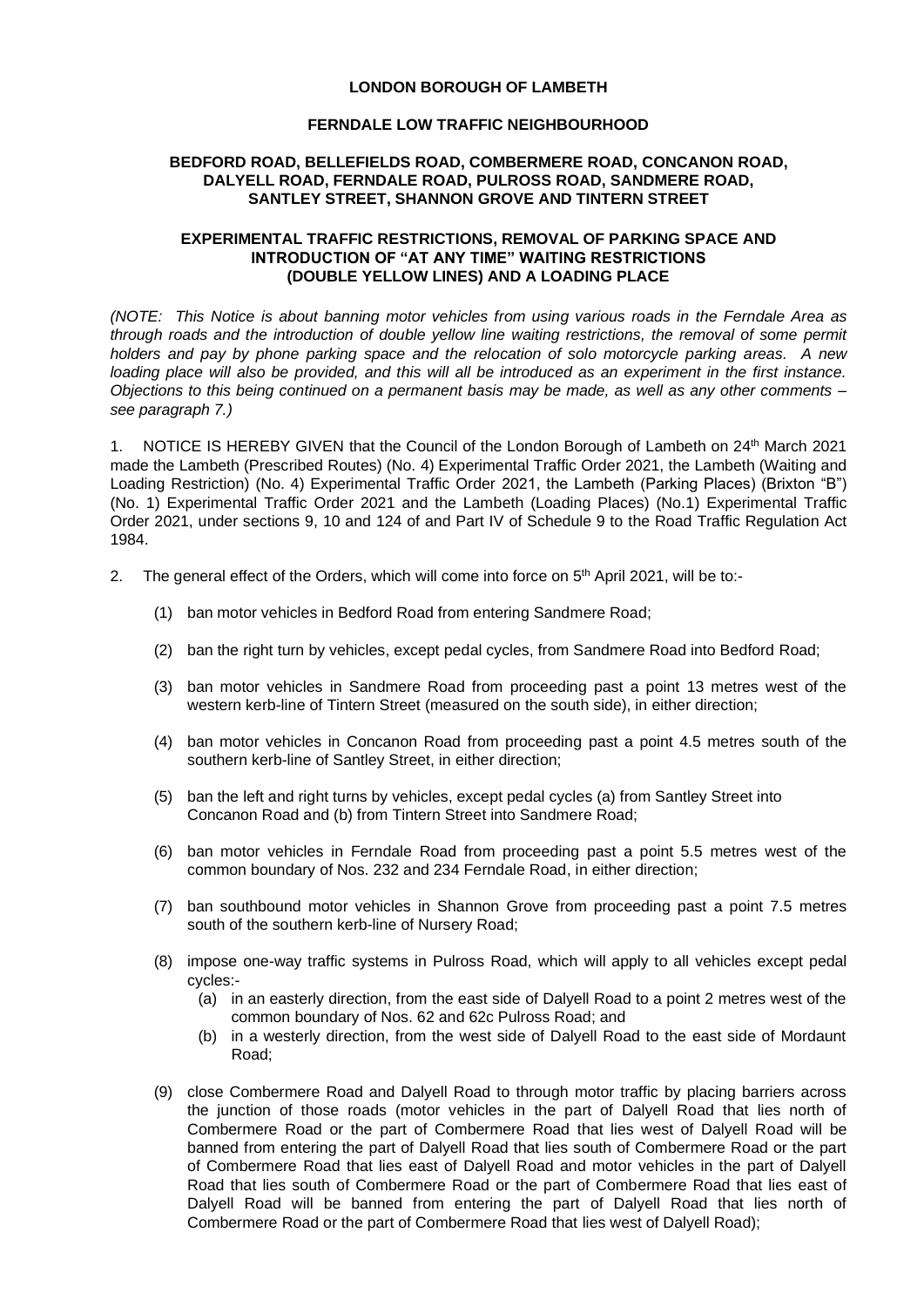- (10) remove parking space at the following locations and replace it with a ban on waiting by vehicles at any time, indicated by double yellow lines on the carriageway (length and type of parking space is given in brackets):-
	- (a) Combermere Road, outside Nos. 46a, 46b and 46c Dalyell Road (14 metres of permit holders parking space);
	- (b) Pulross Road, outside Nos. 18 and 19 (8 metres of shared-use permit holders and pay by phone parking space);
	- (c) Ferndale Road, outside and opposite No. 232 (total of 8.1 metres of shared-use permit holders and pay by phone parking space);
	- (d) Sandmere Road (i) outside Nos. 101 and 103 Sandmere Road (3 metres of permit holders parking space) and (ii) outside and opposite the side of No. 69 Bedford Road (a total of 8 metres of shared-use permit holders and pay by phone parking space)
	- (e) Concanon Road, adjacent to the side of No. 42 (4 metres of solo motorcycle parking area, which will be relocated further to the south);
	- (f) in Bellefields Road (i) outside Nos. 50, 52 and 54 (15.6 metres of permit holders parking space); (ii) outside No. 56 (4 metres of solo motorcycle parking area which will be relocated to outside No. 47, where 4 metres of permit holders parking space will be removed to accommodate it);
- (11) provide a loading place in Pulross Road, on the south side, opposite Nos. 62 and 62c (the loading place will operate from 8.30 am to 5.30 pm on Mondays to Saturdays during which time it will be for the use of vehicles that are being loaded or unloaded for periods of up to 30 minutes at a time, no return in 1 hour) only;
- (12) to introduce a ban on waiting by vehicles at any time at the following locations (this will be indicated by double yellow lines on the carriageway and replace the existing single yellow lines, unless otherwise specified):
	- (a) in Pulross Road, on both sides, to the east of Dalyell Road (to replace some zebra crossing zig--zag markings which will be removed or re-located);
	- (b) in Ferndale Road, on both sides, outside No. 232;
	- (c) Concanon Road, on both sides, adjacent to the sides of Nos. 40 and 42 Santley Street.

(Note: The restrictions referred to in paragraphs 2(1), 2(2), 2(3), 2(4) and 2(5) above and the ban on vehicles entering a length of Pulross Road that lies to the east of Dalyell Road are currently in force by virtue of a temporary order made under section 14(1) of the Road Traffic Regulation Act 1984. The temporary order will be revoked.)

3. The Orders are intended to restrict, and thereby reduce, through motor traffic in the Ferndale area, to improve air quality, increase road safety for all road users and improve the amenity of the area, whilst retaining vehicular access for residents and local businesses. The introduction of double yellow lines and the removal/relocation of parking space is necessary to provide turning space for vehicles affected by the restrictions and improve sight lines. The Orders are being introduced as an experiment in the first instance so their effect on the roads concerned and those in the surrounding area can be assessed before a decision is made about whether to continue them permanently.

4. Where it appears essential for certain purposes, the Council's Assistant Director of Infrastructure, Environment, Public Realm & Climate Change Delivery, or any person authorised by him, may modify or suspend any of the Orders or any of their provisions under section 10(2) of the Road Traffic Regulation Act 1984.

5. If you have any enquiries about this matter, please contact the Council's Transport Team by email to: [lowtrafficneighbourhoods@lambeth.gov.uk.](mailto:lowtrafficneighbourhoods@lambeth.gov.uk)